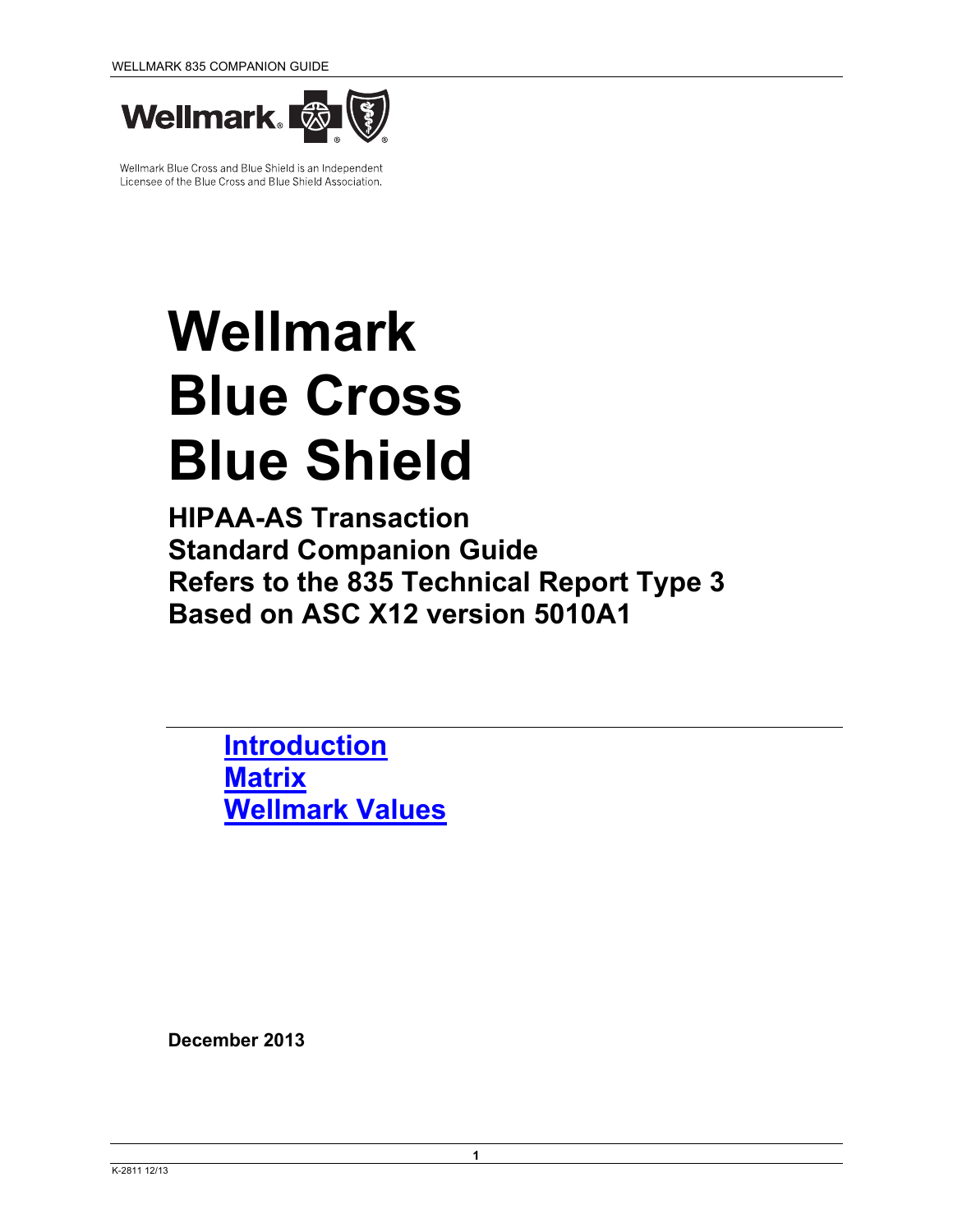# **Disclosure Statement**

This document is for use by electronic submitters doing business with Wellmark Blue Cross and Blue Shield of Iowa, Wellmark Health Plan of Iowa, Inc., and Wellmark Blue Cross and Blue Shield of South Dakota, herein referred to as **Wellmark**.

The format of this document is based on the national template designed by participants of the Council for Affordable Quality Healthcare (CAQH) and the Workgroup for Electronic Data Interchange (WEDI) and is used here with their permissions.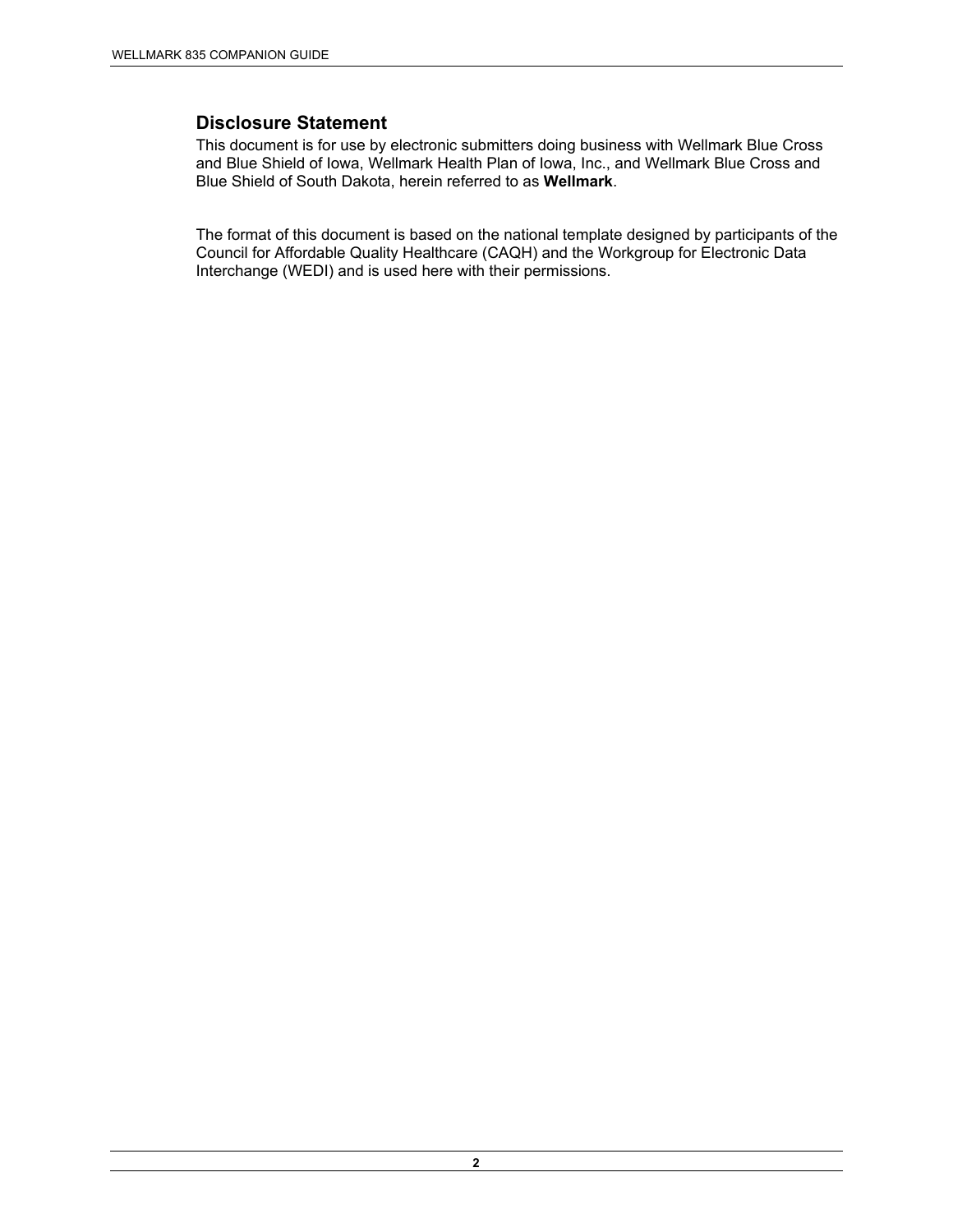#### **Preface**

This Companion Guide to v5010 ASC X12N Technical Report Type 3 (TR3) and associated errata adopted under HIPAA clarifies and specifies the data content when exchanging electronically with Wellmark Blue Cross Blue Shield. Transmissions based on this companion guide, used in tandem with the 835 v5010A1 ASC X12N TR3, are compliant with both ASC X12 syntax and those guides. This Companion Guide is intended to convey information that is within the framework of the ASC X12N Implementation Guides adopted for use under HIPAA. The Companion Guide is not intended to convey information that in any way exceeds the requirements or usages of data expressed in the Implementation Guides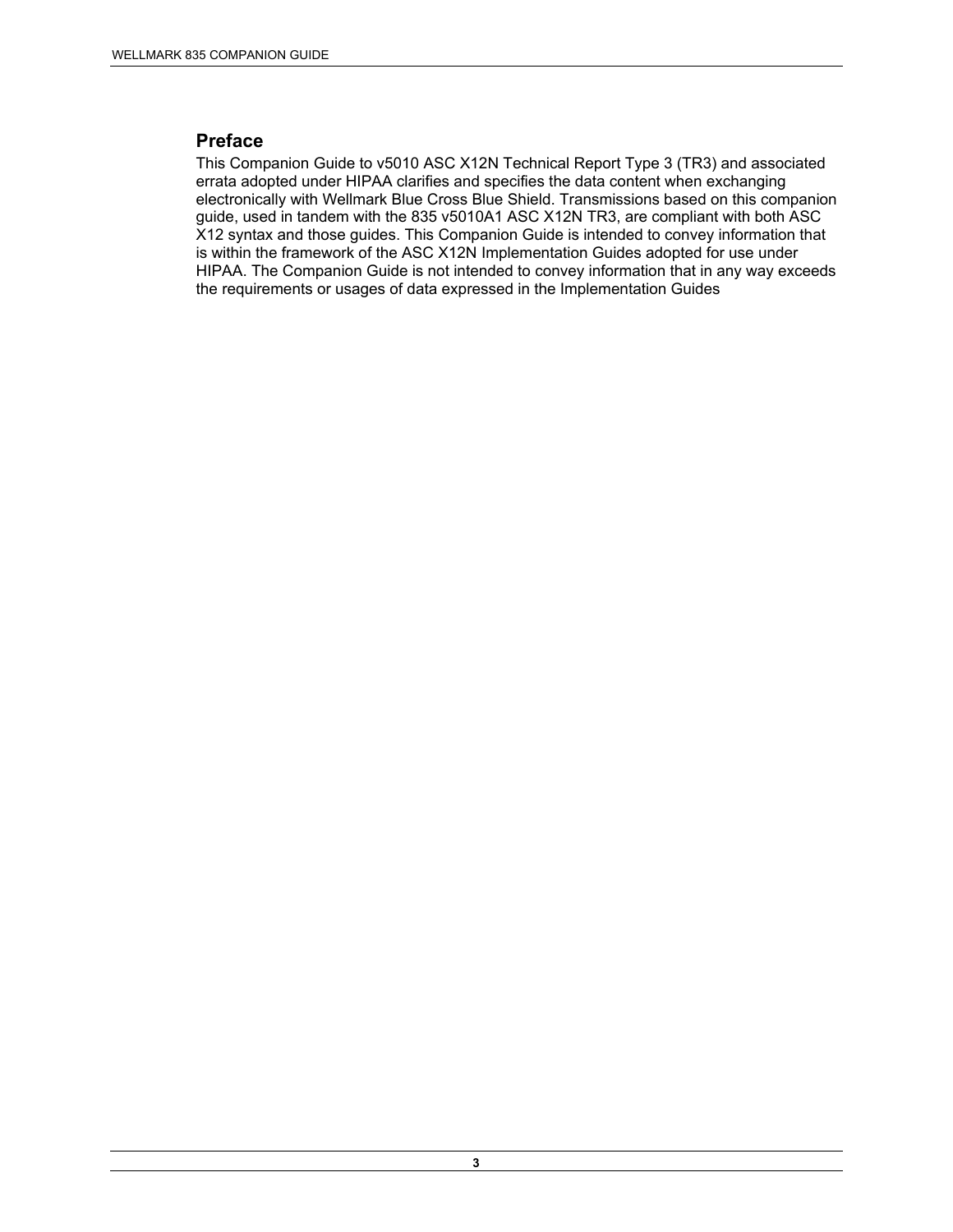#### **Editor's Note:**

This *Companion Guide* is a work in progress. Information found here may change over time. Wellmark reserves the rights to make changes to this *Companion Guide* at any time without notices.

The Change Summary in the Appendix indentifies those changes and gives the data and reason for the change. Changes will appear in blue ink in the text on the web and are accompanied by a yellow note in the margin.

The information that appears in the Wellmark Companion Guide is based on current data as is known at the time of its publication. Wellmark will manage this document through updates on the Web at www.wellmark.com Please check the Change Summary for each document often. Changes to the information that may affect your transmissions are not the responsibility of Wellmark or any of its subsidiaries.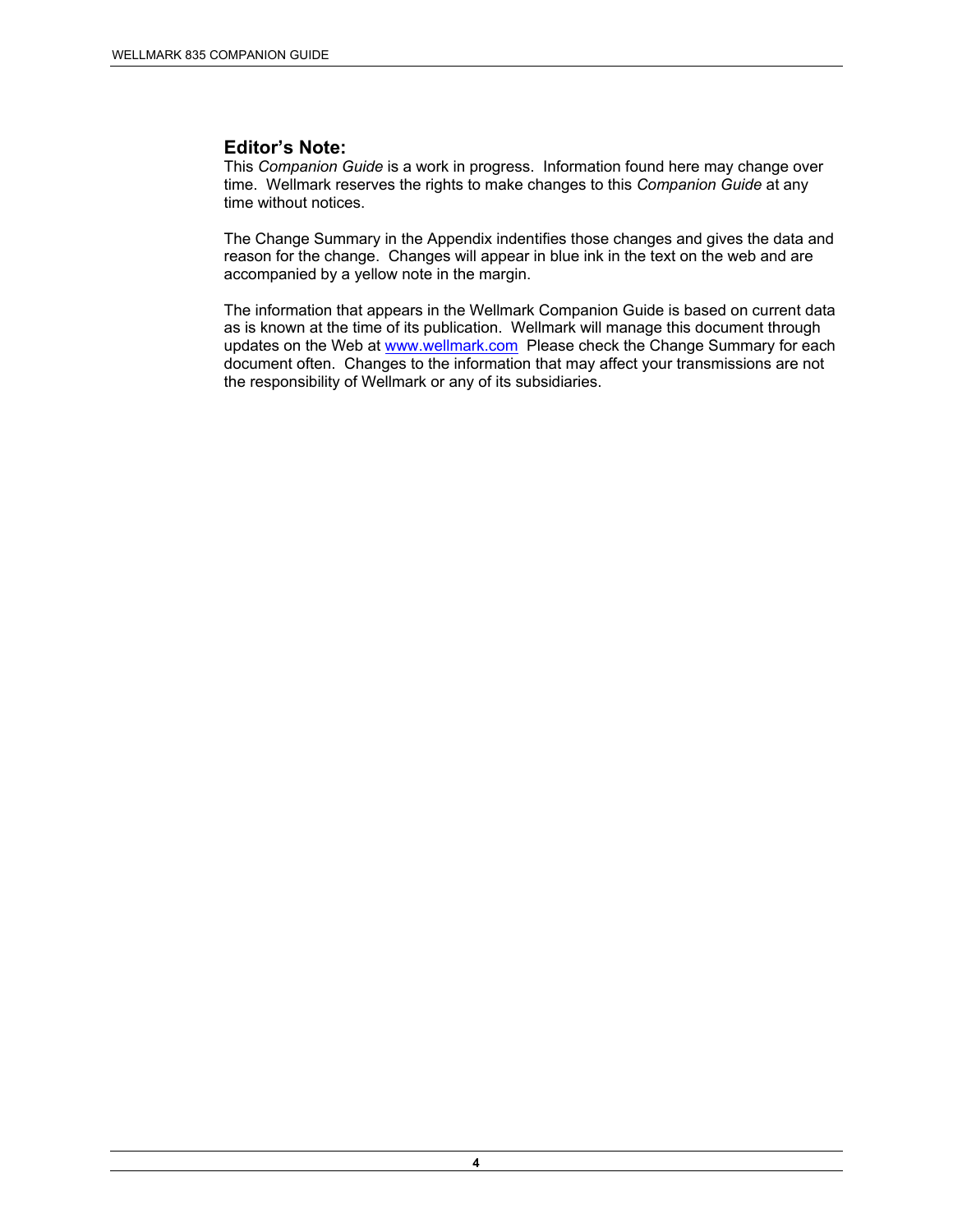# **Table of Contents**

| 1 Introduction                                                                  | 6              |
|---------------------------------------------------------------------------------|----------------|
| Scope                                                                           | 6              |
| Overview                                                                        | 6              |
| References                                                                      | 6              |
| Additional Information                                                          | $\overline{7}$ |
| 2 Getting Started                                                               | 7              |
| Working with Wellmark                                                           | 7              |
| <b>Submitter Registration Process</b>                                           | 7              |
| <b>Requesting Electronic Registration</b>                                       | 7              |
| Complete the Appropriate Registration                                           | 8              |
| EC Solutions Verifies your Registration                                         | 8              |
| Certification and Testing Overview                                              | 8              |
| Certification                                                                   | 8              |
| <b>Third Party Testing</b>                                                      | 8              |
| Wellmark's Maintenance Schedule                                                 | 9              |
| 3 Testing with Wellmark                                                         | 9              |
| Items You Need TO KNOW Before Starting ANSI Testing                             | 9              |
| Items You Need TO DO Before Starting ANSI Testing                               | 9              |
| 4 Connectivity and Communications with Wellmark                                 | 10             |
| <b>Process Flows</b>                                                            | 10             |
| Step One Security and File Format Verification                                  | 10             |
| Step Two HIPAA Compliance                                                       | 10             |
| <b>Transmission Administrative Procedures</b>                                   | 10             |
| <b>Re-Transmission Procedures</b>                                               | 10             |
| <b>Communication Protocols Specifications</b>                                   | 11             |
| Passwords                                                                       | 11             |
| <b>5 Contact Information</b>                                                    | 11             |
| Missing, Late or Invalid ANSI 835 Health Care Claim Payment/Advice transactions | 11             |
| <b>EDI Customer and Technical Service</b>                                       | 11             |
| <b>Provider Service Number</b>                                                  | 11             |
| <b>Communication and Resources</b>                                              | 11             |
| <b>6 Control Segments and Envelopes</b>                                         | 12             |
| <b>ISA-IEA</b>                                                                  | 12             |
| GS-GE                                                                           | 12             |
| ST-SE                                                                           | 12             |
| <b>7 Wellmark Specific Business Rules and Limitations</b>                       | 12             |
| 8 Acknowledgements and/or Reports                                               | 13             |
| <b>9 Trading Partner Agreements</b>                                             | 13             |
| <b>10 Transactions Specific Information</b>                                     | 13             |
| <b>Appendices</b>                                                               | 18             |
| <b>Implementation Checklist</b>                                                 | 18             |
| <b>Frequently Asked Questions</b>                                               | 18             |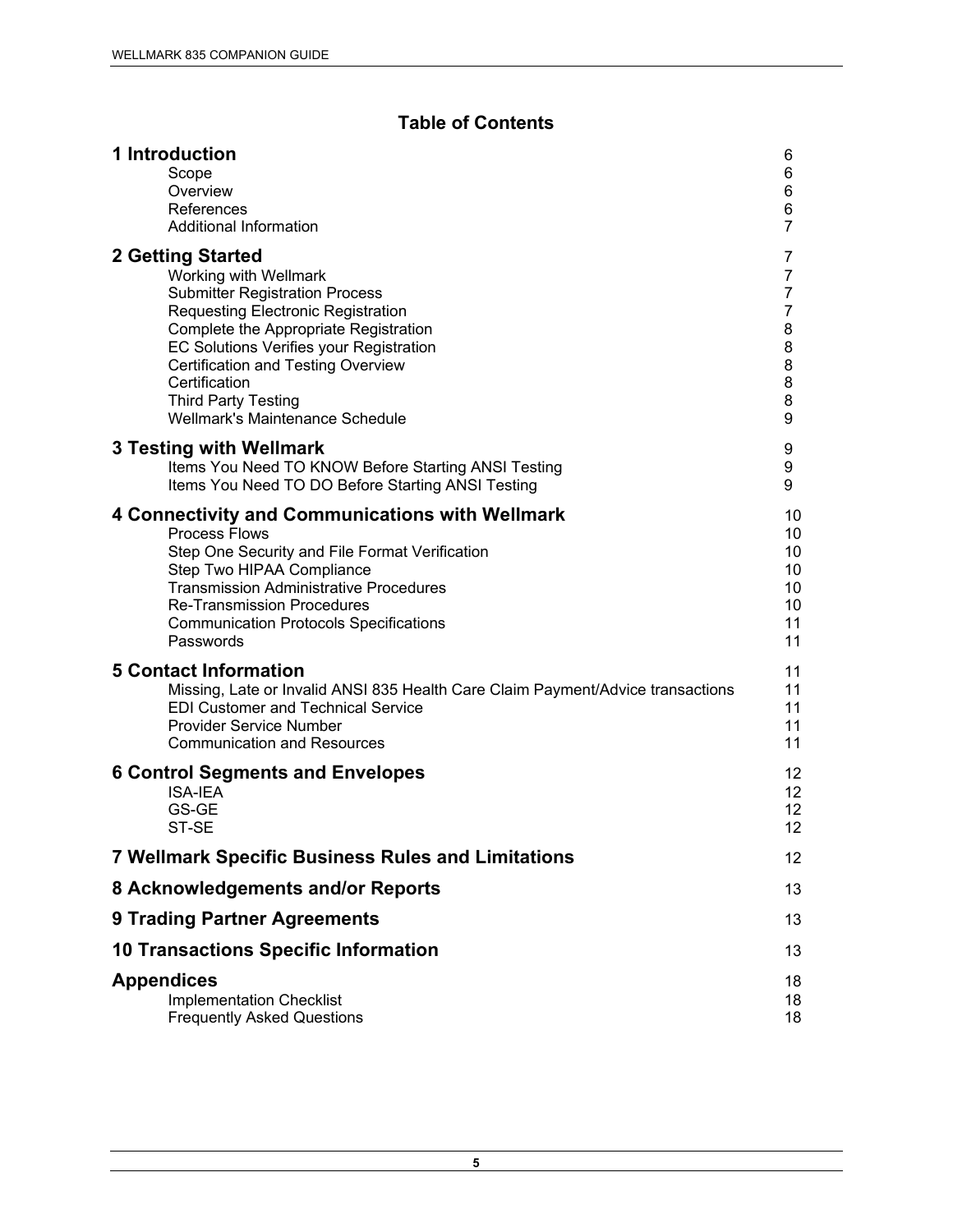# **1 Introduction**

#### **Scope**

Wellmark places high priority on making it easy for you to do business with us. Electronic remittance advice is one way we can do this. Electronic remittances facilitate the transfer of claims paid information to your organization in a standard data format. This *Wellmark Companion Guide* provides information about the American National Standards Institute (ANSI) 835 Health Care Claim Payment/Advice transaction, Version 5010. This transaction is the accepted standard of the Health Insurance Portability and Accountability Act of 1996 (HIPAA).

The *Wellmark Companion Guide* is to be used alongside the *HIPAA Technical Report Type 3 (TR3)*, which provides comprehensive information needed to create an ANSI complaint transaction. The *Wellmark Companion Guide* does not change the specifications of the *HIPAA TR3*; rather, it is intended to clarify the areas where the technical report document provides options or choices to be made. The *HIPAA TR3* can be downloaded from the internet address; http://www.wpc-edi.com/

The purpose of HIPAA-AS is to standardize transactions as much as possible. However, transactions may have some data elements that are treated differently by different payers. There maybe some instances where the submitter is required to transmit data to us that we do require to conduct business. In these instances, we may store the data sent to us, but we may not use the data for our business purposes.

#### **Overview**

This guide explains how to send HIPAA-AS compliant transactions to Wellmark. *Getting Started* with Wellmark explains what you need to prepare your environment before transactions can be sent to Wellmark.

*Testing with Wellmark* explains the overview process for sending test transactions such as an eligibility or claim status request. Testing electronic transactions will ensure your success in sending transactions to Wellmark. Testing maybe required before submission of production transactions.

*Connectivity with Wellmark and Communications* gives directions on how to set up your computer and communications system to allow the physical movement of transactions between your organization and Wellmark.

*Control Segment and Envelopes* describes what actually goes into a transaction. This information will be the same for every transaction you send or receive from Wellmark.

*Wellmark Specific Business Rules and Limitations* is where to look for Wellmark's business requirements. *Acknowledgements and/or Reports* explains what kind of reports are returned for each transmission. *Trading Partner Agreements* contain general information about Wellmark's trading partner agreement.

#### **References**

To obtain a copy of the ASC X12 Standards Version 5010, contact Washington Publishing Company at 301-949-9740 or at http://www.wpc-edi.com/

Another site you may reference is: www.wedi.org – Workgroup for Electronic Interchange.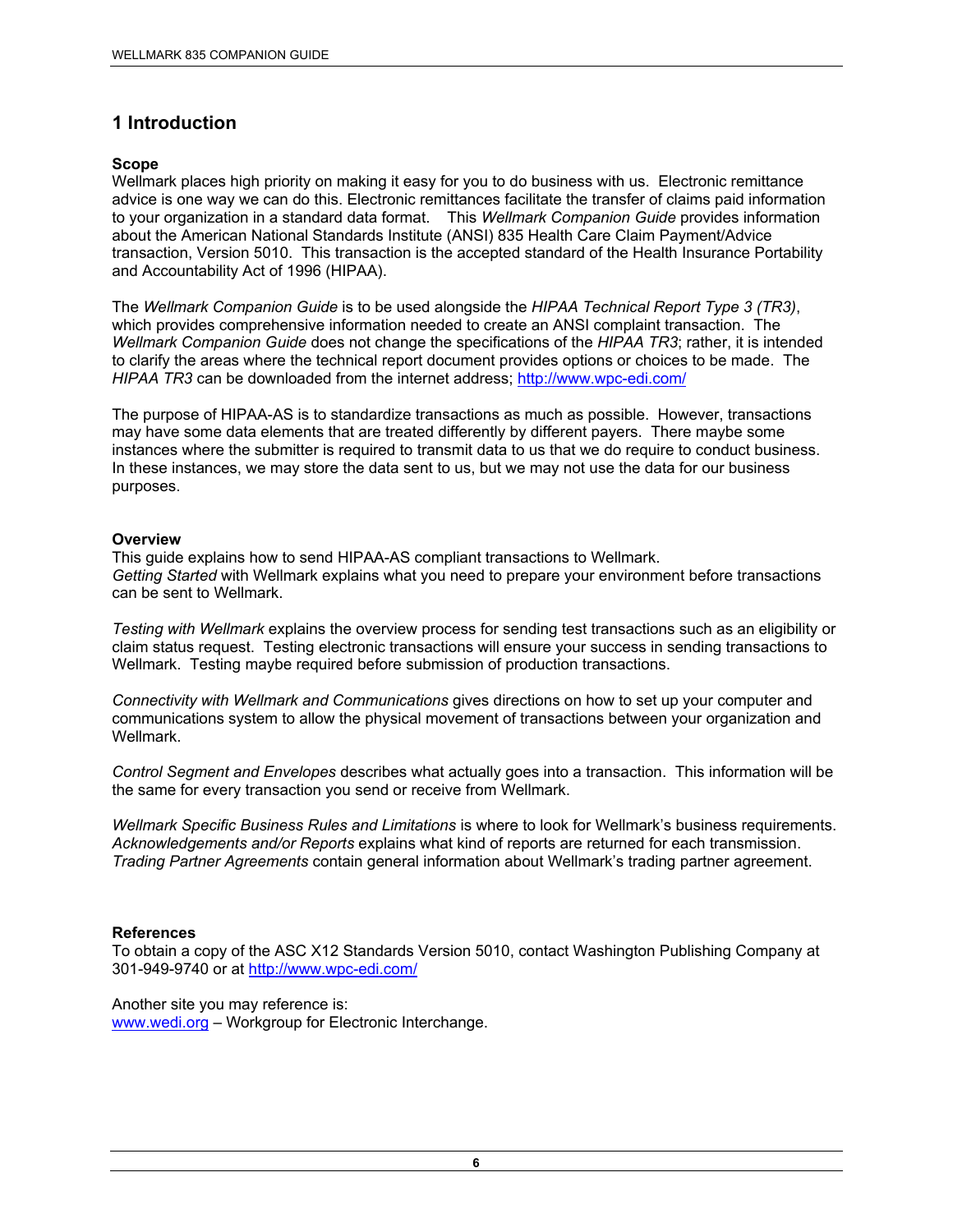#### **Additional Information**

Wellmark has a long history of conducting business with electronic submitters who have realized the advantages of submitting information electronically. Those advantages include:

Faster delivery and receipt of data More efficient delivery and receipt of data More accurate data based on system edits for correct data formats and required information

Wellmark has contracted with HP for clearinghouse batch services. Business Exchange Services (BES) accepts and forwards electronic transmissions to Wellmark. To learn how this is done, please see "Getting Started" on the next page.

# **2 Getting Started**

#### **Working with Wellmark**

This chapter describes how to interact with Wellmark for receiving the HIPAA-AS compliant ANSI 835 Health Care Claim Payment/Advice transaction, Version 5010 via batch files through the HP clearinghouse – Business Exchange Services (BES)

Before you conduct business with us, your organization must first be recognized by Wellmark via a National Provider ID (NPI) for healthcare providers or a group number for employer groups. If your organization acts as both an employer group and a provider, you must use the appropriate number for the business being conducted.

#### **Submitter Registration Process**

A Submitter is any covered entity as defined by HIPAA-AS wishing to do business with Wellmark electronically. A submitter maybe acting on the part of a group of covered entities, such as a service bureau or clearinghouse, or maybe submitting inquiries or data for a covered employer group. When you register, you are acting as a "submitter".

#### **Requesting Electronic Registration**

To transmit or receive electronic interchanges with Wellmark you will need to register your NPI with Wellmark. If you are going to receive the Health Care Claim Payment/Advice from Wellmark you must request a submitter number to conduct electronic transactions. If you already submit ANSI 837 clams electronically to Wellmark you already have a submitter number assigned to you or the clearinghouse you work with. You do not need to request a separate submitter number for receiving 835s unless you want to receive these 835s via a different submitter number then you use for your 837 electronic claims.

To obtain a submitter number you can download the required forms from the Wellmark website, www.wellmark.com or you can contact EC Solutions and they will email or fax a registration packet to you. If you are using a clearinghouse, the clearinghouse will supply registration information.

**Note:** To receive ANSI 835 Health Care Claim Payment/Advice transactions from Wellmark providers must also complete and submit an electronic remittance advice (ERA) enrollment form which is accessible to providers on a secure provider page at Wellmark.com. You can also request to receive your claim payments electronically from Wellmark via EFT (electronics funds transfer) by submitting an electronic funds transfers (EFT) enrollment form which is also available on this secure provider page at Wellmark.com. These CAQH CORE Operating Rule compliant forms allow providers too quickly and easily access and submit requests to Wellmark electronically.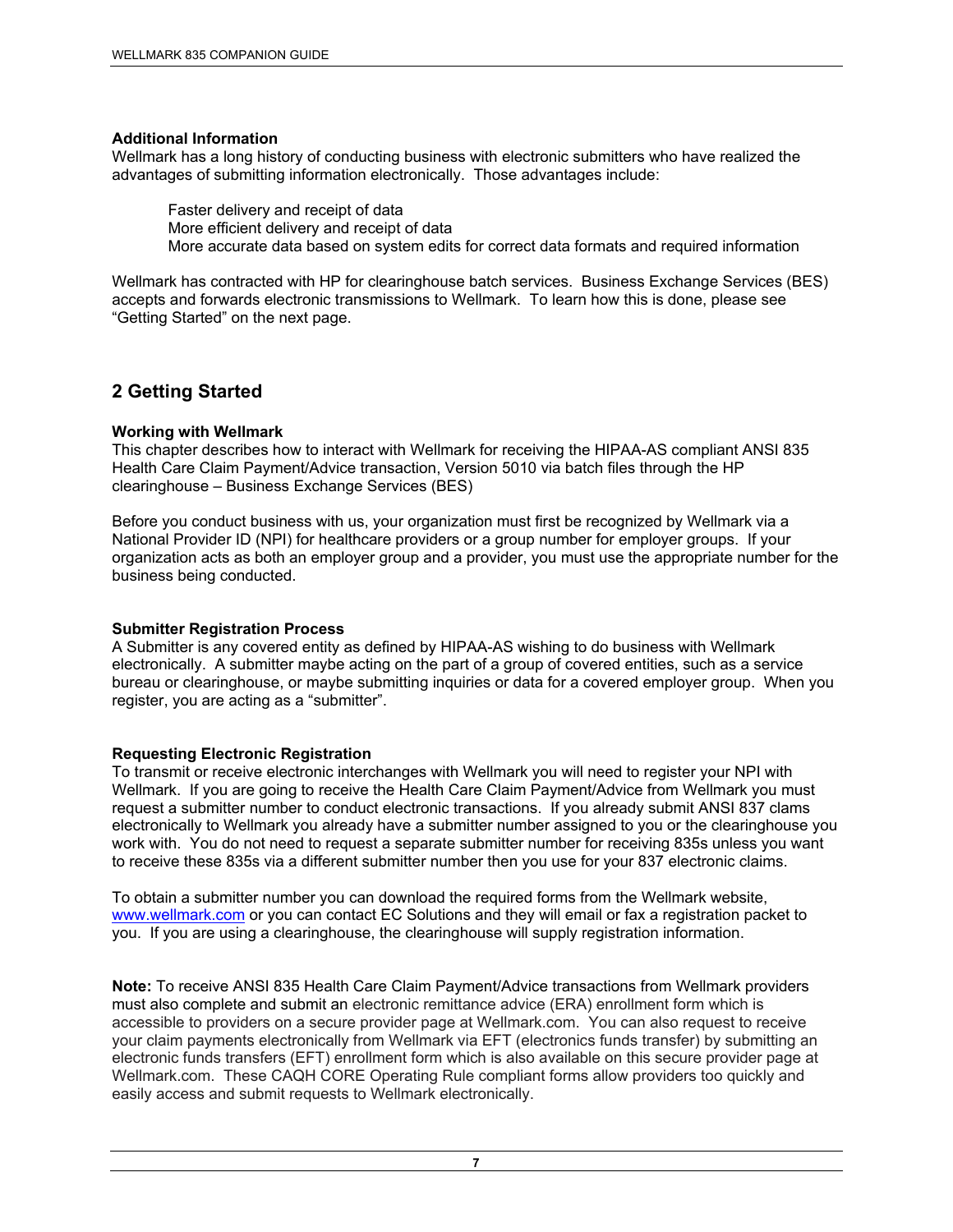#### **Complete the Appropriate Registration Forms**

When you receive the registration packet, you must complete at least the first two forms below. The third form must be completed if you are going to submit/receive batch transactions to/from BES, through another clearinghouse or third party.

*Electronic Transaction Registration Form*. The submitter will need to determine if they need a new submitter number or if they can use an existing one.

*Signature and Audit Agreement.* 

*Provider Authorization for Electronic Transactions via Third-Party*. Use this form if the submitter is going through a clearinghouse or other third-party.

Fill out and send at least the first two forms to: EC Solutions PO Box 9232 Mail Station 4W278 Des Moines, Iowa 50306-9232 Or Email: ecsolutionsregistration@hp.com OR Fax to: 800-691-1038

To receive the ANSI 835 Health Care Claim Payment/Advice transactions from Wellmark you must also complete the online electronic remittance advice (ERA) enrollment form as described above.

#### **EC Solutions Verifies your Registration**

Once EC Solutions receives your registration packet, the forms will be processed and you will be set up to submit/receive transactions electronically.

EC Solutions will contact you either by phone or email to let you know your electronic registration is complete. In the email, EC Solutions will let you know your submitter identification number and password for both model office and production.

#### **Third Party Certification and Testing**

In this portion of the *Companion Guide*, we will discuss the differences between third party certification and third party testing.

#### **Certification**

Certification is a service that allows you to send a test transaction file to a third party for review for HIPAA compliance. If the test file passes the edits of that third party, that third party will issue you a certificate that verifies that at that point in time you have successfully generated HIPAA-AS compliant transactions. This certificate implies that other transactions you may send to other parties will also pass applicable edits.

Wellmark does not require anyone sending or receiving HIPAA-AS transactions to be certified by a third party. However, we strongly recommend third party certification. The process of becoming certified will assist you in determining whether your system is producing compliant transactions.

#### **Third Party Testing**

In lieu of certification, you can contract with a third party to test your transactions. Third party testing allows you to assess how your transactions meet the X12 and HIPAA-AS Implementation Guides standards prior to conducting testing with each of your trading partners.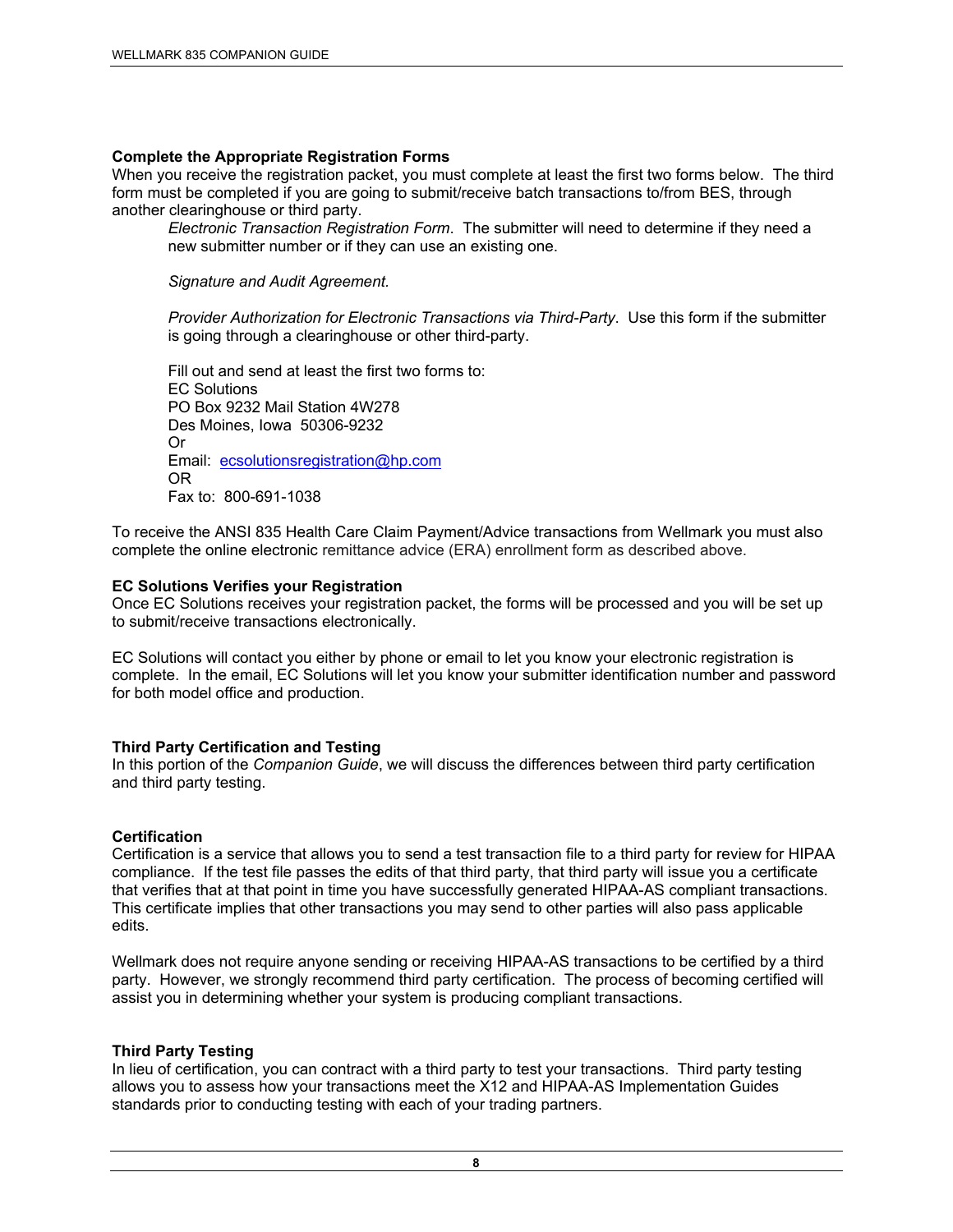There are several organizations that offer this service. Two organizations providing this service are: Claredi – www.claredi.com Edifecs – www.hipaadesk.com

#### **Wellmark's Maintenance Schedule**

Wellmark's clearinghouse, BES, BES has regularly scheduled maintenance windows on the  $1<sup>st</sup>$  and  $3<sup>rd</sup>$ Sunday's of each month. Maintenance would start on these weekend at 5:00 PM Central time and last as long as required however most of the time BES maintenance does not impact the submission or receipt of HIPAA transactions via the BES WEB BBS. When submission or receipt of HIPAA transactions will be impacted, a Message of the Day (MOD) will be posted by BES on their WEB BBS system as far in advance as possible.

Unscheduled down times for emergency maintenance can sometimes occur. When this occurs, Wellmark will post a MOTD (Message of the Day) on the Web BBS.

# **3 Testing with Wellmark**

To ensure an accurate start-up of the electronic process, it is recommended that testing occur between your organization and Wellmark. Testing will reduce the possibility of interruptions in your business processes. If you are already submitting or receiving HIPAA compliant transactions to other entities you maybe able to forgo testing bearing in mind that processing requirements may vary from payer to payer. However, if you are not currently submitting or receiving HIPAA compliant transactions, testing should be considered mandatory.

EC Solutions will test with your organization to ensure the format of your file is correct for submissions to Wellmark. The same test files may be used for ANSI format and business content testing. The receipt of the ANSI 835 Health Care Claim Payment/Advice transaction from the BES Model Office (test) website in response to a test 837 claim file submitted to the same Model Office/test website can be used by your organization to confirm you can properly download the 835 file to your system and load or read the data in it. However it is important that you do not load any TEST 835 date to your production billing system as it could incorrectly update payment information for your claims.

#### **Items You Need TO KNOW Before Starting ANSI Testing**

Know your model office ID and password. If you have a model office ID and password and have not used it recently, the password may need to be reset. To obtain a model office ID, have your password reset or if you don't remember your model office ID, please contact EC Solutions.

#### **Task You Will Need TO DO Before Starting ANSI Testing**

Create an ANSI test file that includes at least 25 live 837 transactions. Use production data, do not use dummy data. Also, the test file should include sample transactions that accurately reflect your business needs. Wellmark will attempt to process the transactions in our test system to most accurately reflect production outcomes.

For assistance analyzing your **ANSI test results**, please contact EC Solutions.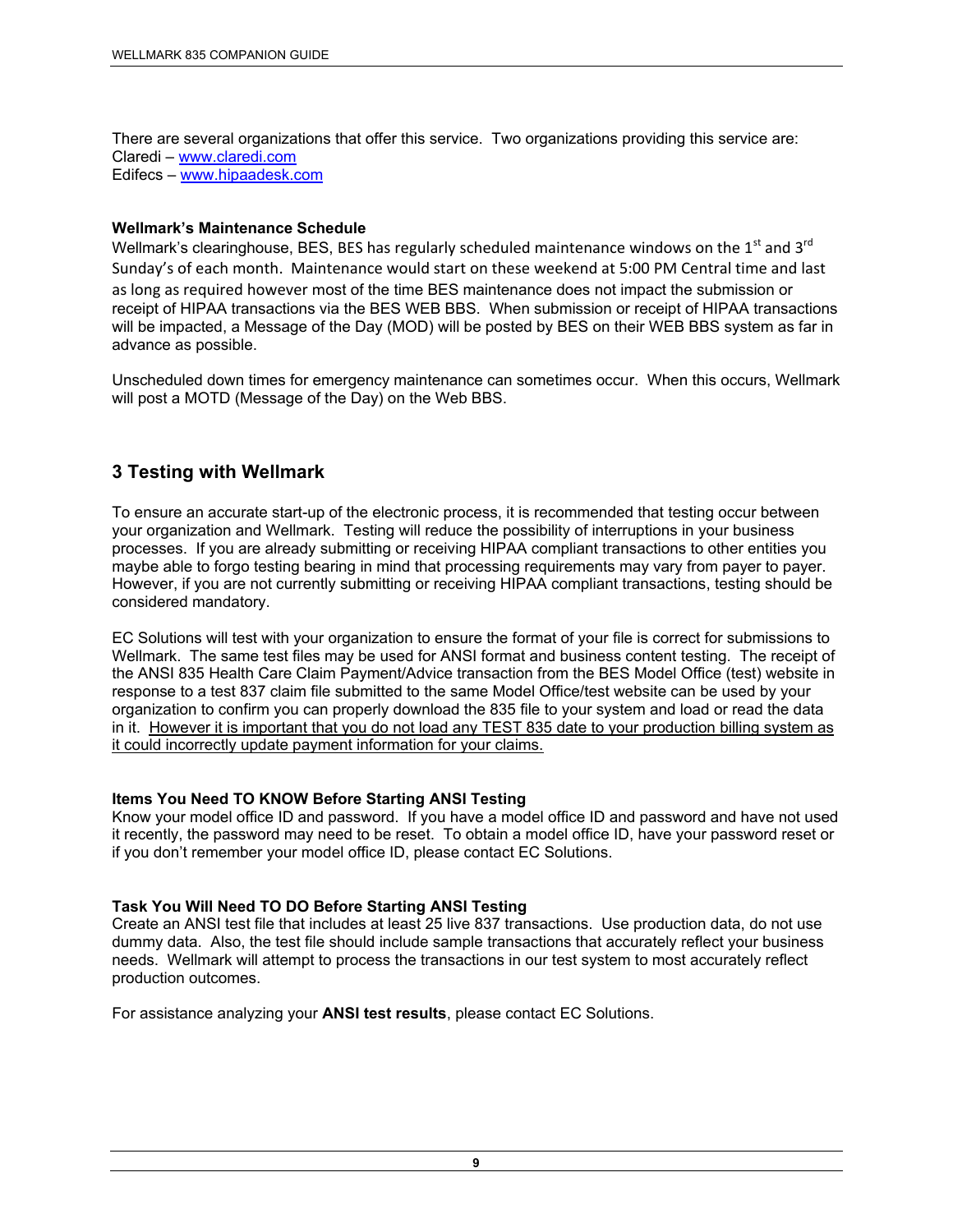# **4 Connectivity and Communication with Wellmark**

#### **Process Flows**

When you send or receive a HIPAA transaction with Wellmark, it processes through the Business Exchange Services (BES) facility first before being passed to Wellmark or the submitter. The transactions will go through each of the following steps and reports maybe produced within each step indicating if all or part of the transaction data was accepted or rejected. Because the ANSI 835 Health Care Claim Payment/Advice transaction is a transaction being sent from Wellmark to a submitter, Wellmark is the receiver of any error reports for the ANSI 835 so submitters will not see these.

Wellmark and its contracted clearinghouse, BES, will respond to the submission of a transaction file. These responses will be in the form of an electronic transmission posted to your BES mailbox for you to retrieve or if you send through a clearinghouse, they will forward the reports to you. For transactions being sent to Wellmark, acknowledgements will let you know whether or not the file reached the Wellmark's clearinghouse intact in the proper format.

#### **Step One-Security and File Format Verification**

BES will check the transaction file to ensure:

It is the correct format That the sender and receiver are valid (security check) The file is not a duplicate file

If there are problems with the format (not a valid ANSI format), or if a duplicate file or security issues are found, a .999 Functional Acknowledgement is created and sent back to the submitter's mailbox.

To understand the .999 report, please refer to the *ANSI Submitters Report Manual*. This manual can be downloaded from the Account Library and reviewed. Instructions on how to access the Account Library will be included in the package sent to you after registration.

#### **Step Two – HIPAA Compliance**

If the transaction passes the security, duplicate file and format check, then BES will edit the transaction to ensure all required data is present and that the file structure is correct as specified by the *Implementation Guide*. This process creates a report called the Transaction Summary Report that details the individual transactions within a transmission that were accepted and rejected. For an understanding of this report, please refer to the *ANSI Submitters Report Manual*. This manual can be downloaded from the Account Library.

#### **Transmission Administrative Procedures**

Business Exchange Services (BES) is available to receive transmissions 7 days a week, 24 hours a day.

#### **Re-Transmission Procedures**

The EC Solutions' Assistance Center can assist you with your electronic transmission to Wellmark. When you receive a .999 Functional Acknowledgement (file rejection), you will need to correct the error or errors in the file and re-transmit the entire file. To avoid the re-transmitted file from being rejected as a duplicate, you must make sure the create date of the file is different than the original rejected file.

When you see rejections for individual transactions on the Transaction Summary Report, you will need to correct these transactions as described in the Transaction Summary Report. You will then need to submit these corrected transactions in another file transmission.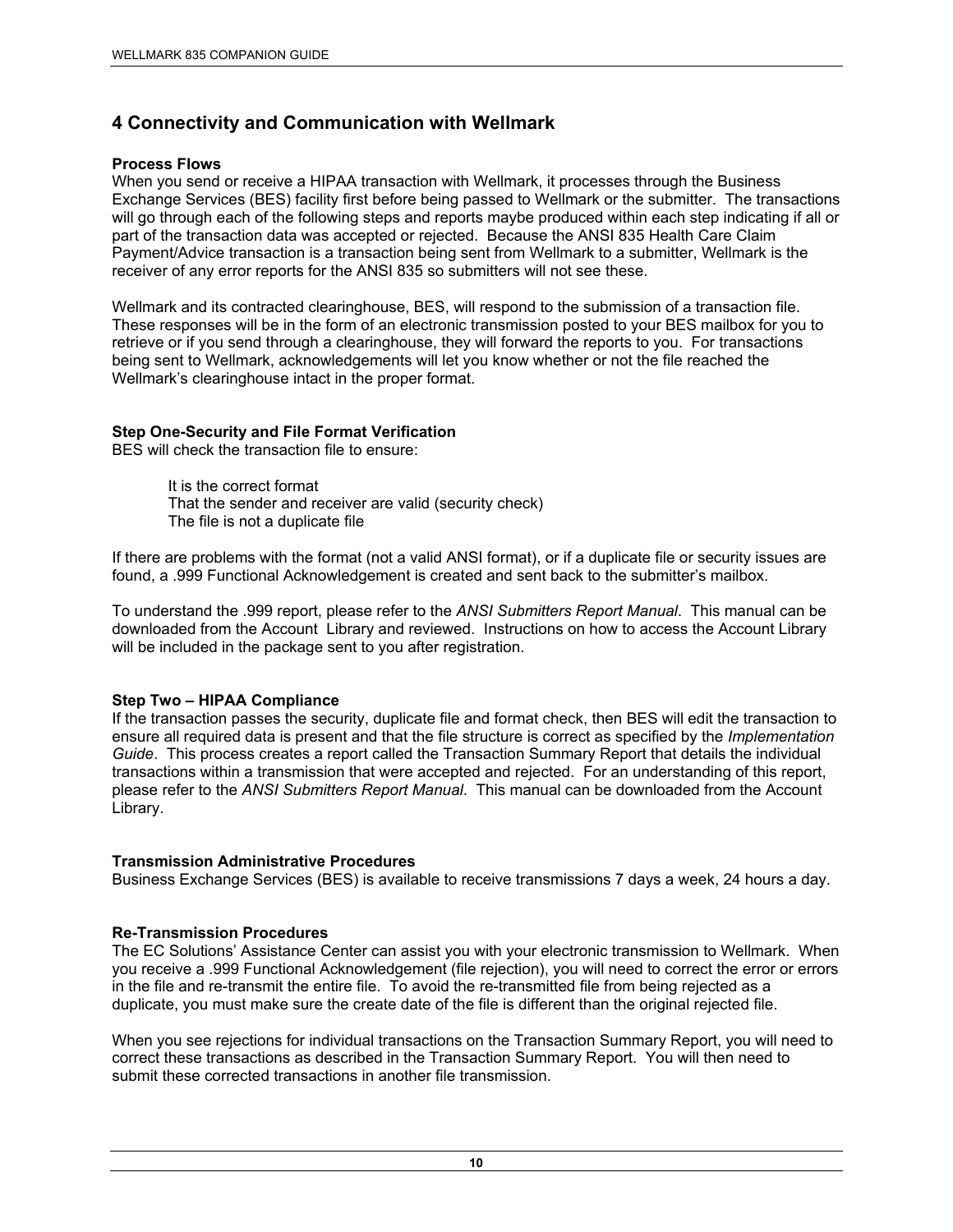If you receive notice of Wellmark specific transaction issues, please work with EC Solutions or your Wellmark representative to identify the best course of action of resolve and resubmit this data.

#### **Communication Protocol Specifications**

After completing an Electronic Transactions Registration form, you will be provided with the URL for the Business Exchange Services (BES) website.

#### **Passwords**

The EC Solutions Registration Department will provide a confidential password you will use to gain access to your files on the Business Exchange Services (BES) website. Your password automatically expires every 30 days and you will need to enter a new password in order to gain access to BES.

Password must be a minimum of six (6) characters and/or numbers in length. It should contain at least one (1) numeric character and cannot contain special characters or spaces.

This is your password and should not be shared. If you have reason to believe your security has been compromised, contact EC Solutions.

The number of consecutive attempts to enter an incorrect password is limited, which at that time your password will be disabled. Contact the EC Solutions Assistance Center to regain access. If you lose your password, call the EC Solutions Assistance Center to reset it.

# **5 Contact Information**

#### **Missing, Late or Invalid ANSI 835 Health Care Claim Payment/Advice transactions**

If you have questions regarding a missing, late or invalid ANSI 835 please submit an inquiry using the link located under the section titled "Electronic Claim Transaction Registration/Enrollment Forms" on the Forms link under the Provider Quick Links section on www.wellmark.com.

#### **EDI Customer and Technical Services**

The EC Solutions Assistance Center is available to assist you with electronic HIPAA transactions and technical questions. The EC Solutions Assistance Center is available Monday through Friday from 7:00 a.m. to 5:30 p.m Central Time.

You may contact EC Solutions by calling **1-800-407-0267**, by sending a fax to **1-800-691-1038** or by sending an email to ECSolutionsDSM@HP.com (Please do to send PHI in your email unless you are using the secure email system).

#### **Provider Service Number**

For questions concerning billing, benefits or enrollment, or employer groups should contact their designated Network Engagement Contact. You may email us by using the Contact Us feature in the Group Corner of Wellmark.com or call the Provider Service Center at **1-800-362-2218**.

#### **Communication and Resources**

Information about forms, training and information on everyday tasks can be found by clicking Provider then Communication and Resources on the Wellmark.com site.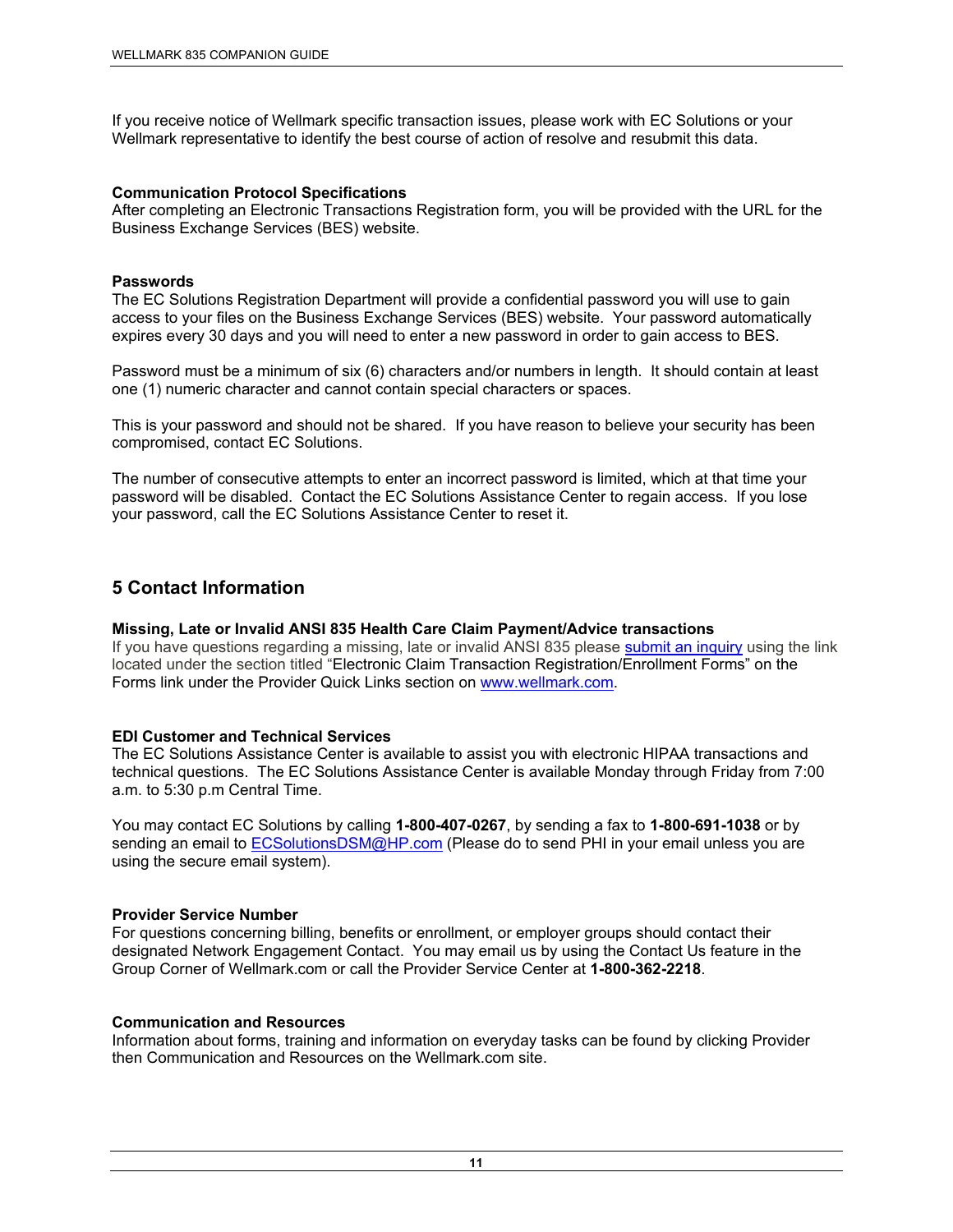# **6 Control Segments and Envelopes**

#### **ISA-IEA**

The ISA segment is the Interchange Header Segment. This segment identifies the sender and receiver for each transaction. This segment also identifies the delimiters used throughout the file. The IEA segment is the Interchange Control Trailer. This segment identifies the end of an interchange of zero or more functional groups and interchange-related segments and is the last segment within the transaction set.

Please use these values when building the ISA segment for transactions submitted to Business Exchange Services (BES): ISA01 – "00" ISA02 – Fill with 10 spaces ISA03 – "00" ISA04 – Fill with 10 spaces ISA05 – "ZZ" ISA06 – Use your 9-digit Submitter ID assigned by EC Solutions ISA07 – "ZZ"

For all other ISA and IEA elements, please refer to the HIPAA-AS *Implementation Guides* for specific instructions.

#### **GS-GE**

ISA08 – 88848

The GS segment indicates the beginning of a functional group and provider control information. The GE segment indicates the end of a functional group and provides control information.

Please use these values when building the GS segment for transactions submitted to BES.

GS02 – Use your 9-digit Submitter ID assigned by EC Solutions. This will match the value entered in ISA06

GS03 – Use the payer ID 88848. This will match the value entered in ISA08.

For all other GS and GE elements, please refer to the HIPAA-AS *Implementation Guide* for specific instructions.

#### **ST-SE**

The ST segment indicates the start of a transaction set and assigns a control number. The SE segment indicates the end of a transaction set and provides the count of transmitted segments.

For all ST and SE elements please refer to the HIPAA-AS *Implementation Guide* for specific instructions.

# **7 Wellmark Specific Business Rules and Limitations**

This purpose of HIPAA-AS is to standardize transactions as much as possible. However, each transaction has data elements that are treated differently by each payer. Wellmark has worked to keep these to a minimum.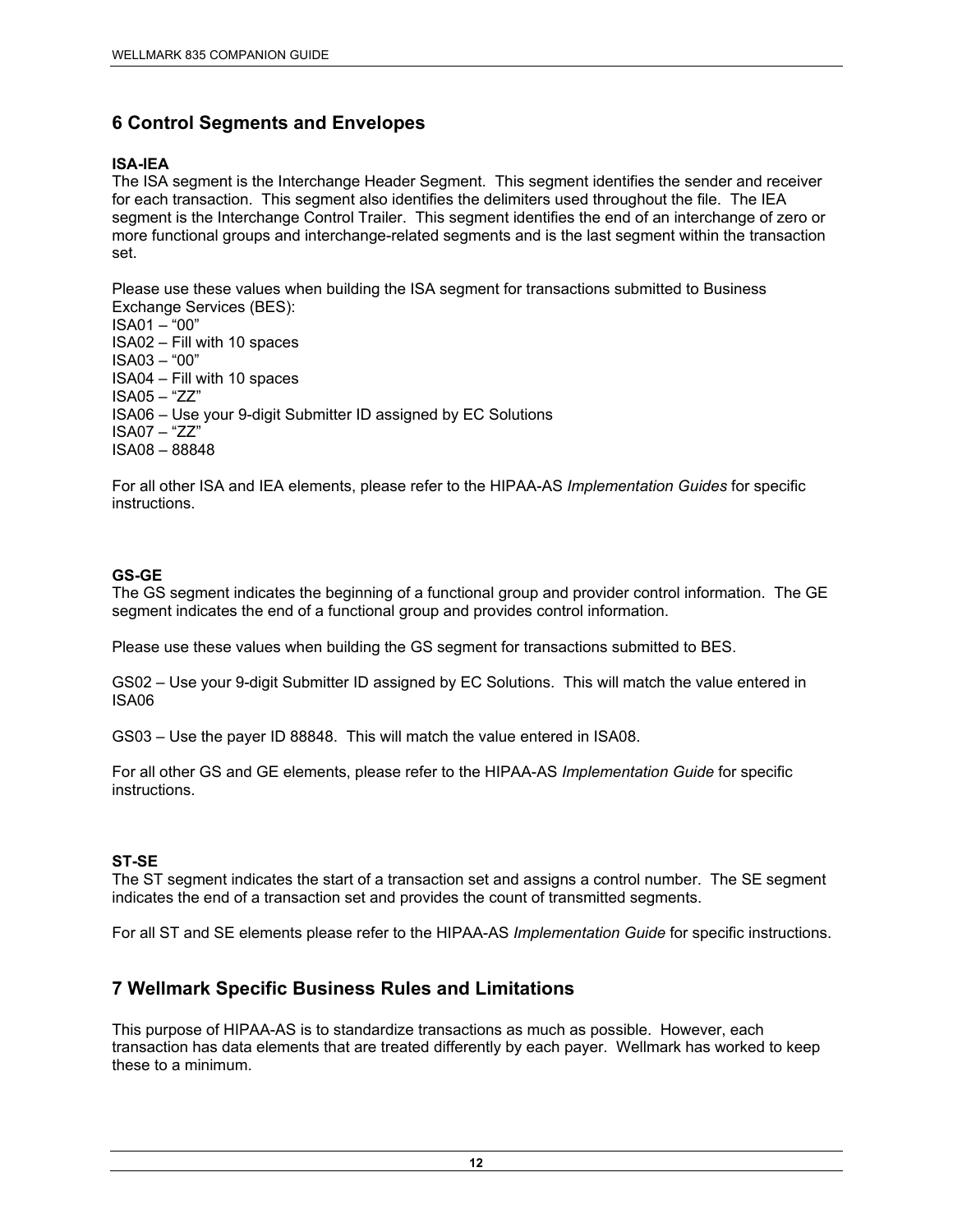There maybe some instances where the submitter is required to transmit data to Wellmark which Wellmark does not require to conduct business. In these instances, we may store the data sent to us, but we may not use the data for our business purposes.

Wellmark has created billing guides to explain how to bill for specific services. These guides maybe found on the Wellmark.com website, http://www.wellmark.com/Provider/CommunicationAndResources/BillingGuides.aspx

# **8 Acknowledgements and/or Reports**

When a batch transaction is transmitted to the Web BBS, the batch is evaluated for formatting errors. If an entire batch errors due to formatting issues, a File Rejection Report (999) is created and the entire transmission of the batch will need to be resubmitted. When the batch is correct, the Web BBS continues to evaluate each transaction within the batch. A single, TXN report is generated for each valid batch transmission. Wellmark will create a response transaction and send back to the Web BBS for submitters to download.

#### **Reports Inventory**

The following reports or transactions will be returned via the Web BBS and will be available for 14 days. .TXN – Accept and/or reject with the transmission file. Returned for inbound files only.

.999 – Total file rejection report. Returned for inbound files only.

271 – Eligibility Response. Returned in response to a 270 Eligibility Request.

277 – Claim Status Response. Returned in response to a 276 Claim Status Request

278-11 – Health Care Services Review. Returned in Response to a 278-13 Health Care Services Review Request.

835 - Health Care Claim Payment/Advice. Note- This transaction is returned only if a provider has registered with Wellmark to receive this transaction.

# **9 Trading Partner Agreements**

A Trading Partner Agreement is not required for batch ANSI 835 Health Care Claim Payment/Advice transactions. For information regarding registering as a submitter to use the Web BBS to submit electronic transactions, contact EC Solutions.

# **10 Transaction Specific Information**

This section describes how ASC X12N Implementation Guides (IGs) adopted under HIPAA will be detailed with the use of a table. The tables contain a row for each segment that Wellmark Blue Cross Blue Shield has something additional, over and above, the information in the IGs. That information can:

- 1. Limit the repeat of loops, or segments
- 2. Limit the length of a simple data element
- 3. Specify a sub-set of the IGs internal code listings
- 4. Clarify the use of loops, segments, composite and simple data elements

5. Any other information tied directly to a loop, segment, composite or simple data element pertinent to trading electronically with Wellmark Blue Cross Blue Shield.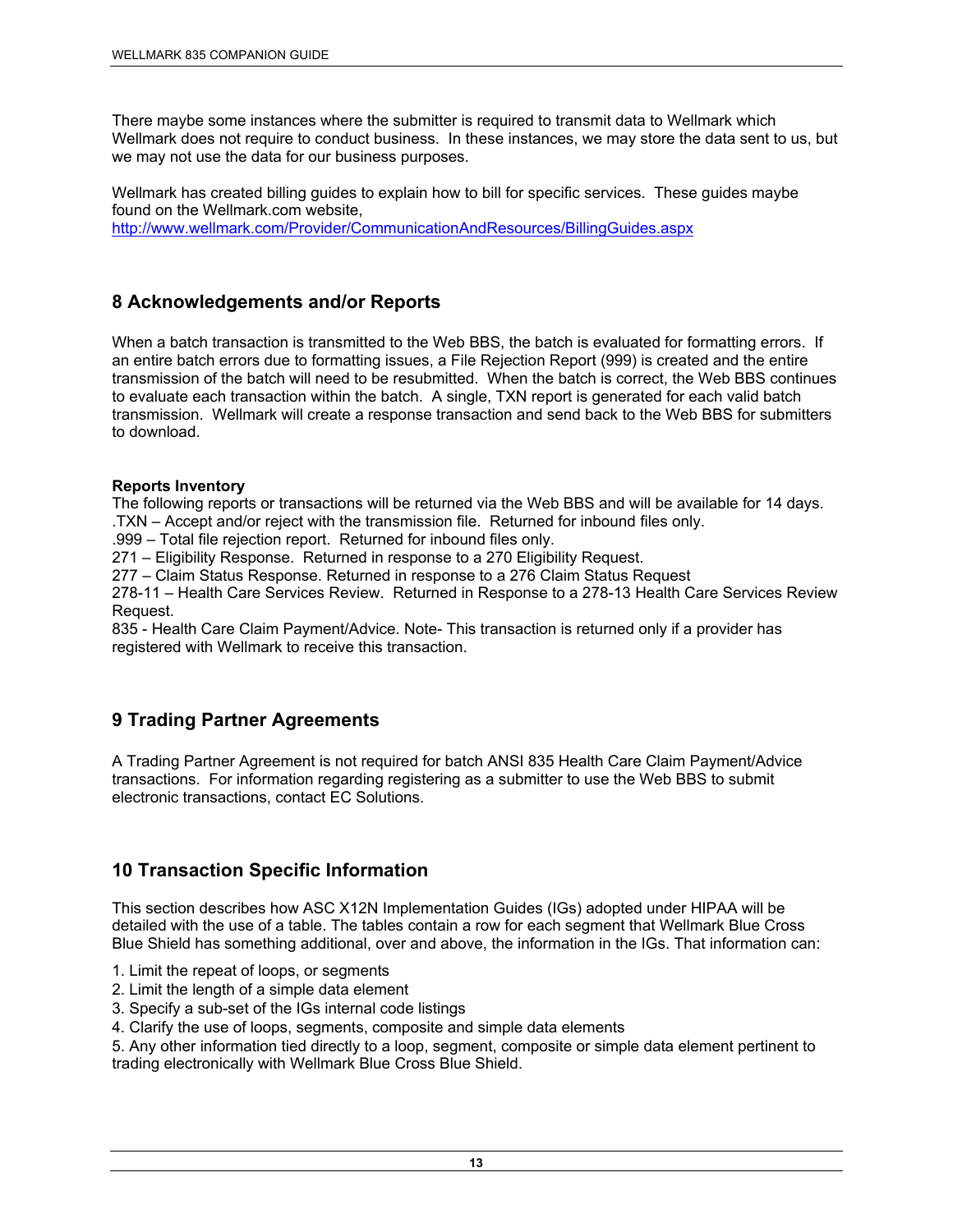In addition to the row for each segment, one or more additional rows are used to describe Wellmark Blue Cross Blue Shield's usage for composite and simple data elements and for any other information. Notes and comments will be placed at the deepest level of detail. For example, a note about a code value should be placed on a row specifically for that code value, not in a general note about the segment.

# **LEGEND**

*SHADED* **rows represent "segments";** *NON-SHADED* **rows represent "data elements."**  "Loop – specific" comments are found in the first segment of the loop.

| Page<br>#   | Loop<br>ID | <b>Reference</b>  | <b>Name</b>                                              | Codes        | Length | <b>Notes/Comments</b>                                                                                                                                                                                        |
|-------------|------------|-------------------|----------------------------------------------------------|--------------|--------|--------------------------------------------------------------------------------------------------------------------------------------------------------------------------------------------------------------|
| 70          |            | <b>BPR</b>        | Beginning Segment for Payment<br>Order/Remittance Advice |              |        |                                                                                                                                                                                                              |
| 70          |            | BPR01             | <b>Transaction Handling Code</b>                         | $\mathbf{I}$ |        | Check and ACH payments                                                                                                                                                                                       |
|             |            |                   |                                                          | н            |        | Zero payments.                                                                                                                                                                                               |
| 71          |            | BPR03             | Credit or Debit Flag Code                                | $\mathsf C$  |        | Credit                                                                                                                                                                                                       |
| 72          |            | BPR04             | Payment Method Code                                      | <b>ACH</b>   |        | Automated Clearing House                                                                                                                                                                                     |
|             |            |                   |                                                          | <b>CHK</b>   |        | Check payment method                                                                                                                                                                                         |
|             |            |                   |                                                          | <b>NON</b>   |        | No check zero payment                                                                                                                                                                                        |
|             |            |                   |                                                          |              |        | Note: When the method of<br>payment is ACH, the payment<br>will follow the ERA within 3<br>business days.                                                                                                    |
|             |            |                   |                                                          |              |        | For missing, late or invalid 835s<br>see instructions under Section 5<br>in this Guide.                                                                                                                      |
|             |            |                   | <b>ACH</b>                                               |              |        |                                                                                                                                                                                                              |
| 72          |            | BPR05             | Payment Format Code                                      | <b>CCP</b>   |        |                                                                                                                                                                                                              |
| 87          | 1000A      | N <sub>1</sub>    | Payer Identification                                     |              |        |                                                                                                                                                                                                              |
| 87          |            | N <sub>102</sub>  | Name                                                     | IA           |        | Wellmark Blue Cross Blue And<br><b>Blue Shield of Iowa</b>                                                                                                                                                   |
|             |            |                   |                                                          | SD           |        | Wellmark Blue Cross Blue And<br>Shield of South Dakota                                                                                                                                                       |
| 89          | 1000A      | N3                | Payer Address                                            |              |        |                                                                                                                                                                                                              |
| 89          |            | N301              | Address information                                      | IA           |        | <b>PO BOX 9232</b>                                                                                                                                                                                           |
|             |            |                   |                                                          | <b>SD</b>    |        | PO BOX 5023                                                                                                                                                                                                  |
| 90          | 1000A      | N <sub>3</sub>    | Payer City, State, Zip Code                              |              |        |                                                                                                                                                                                                              |
| $90-$<br>91 |            | N401-<br>N403     | City Name, State or Province,<br>Postal code             | IA           |        | Des Moines, IA 50306                                                                                                                                                                                         |
|             |            |                   |                                                          | SD           |        | Sioux Falls, SD 57117                                                                                                                                                                                        |
| 97          | 1000A      | <b>PER</b>        | <b>Payer Technical Contact</b><br>Information            |              |        |                                                                                                                                                                                                              |
| 97          |            | PER <sub>01</sub> | <b>Contact Function Code</b>                             | BL           |        |                                                                                                                                                                                                              |
| 98          |            | PER <sub>02</sub> | Name                                                     |              |        | <b>EC Solutions</b>                                                                                                                                                                                          |
| 98          |            | PER <sub>03</sub> | <b>Communication Number Qualifier</b>                    | TE           |        |                                                                                                                                                                                                              |
| 98          |            | PER04             | <b>Communication Number</b>                              |              |        | 8004070267                                                                                                                                                                                                   |
|             |            |                   | <b>Communication Number</b>                              |              |        | <b>Contact Wellmark's EC Solutions</b><br>staff at 800-407-0267 when an<br>expected Electronic Remittance<br>Advice (ERA) is not received or<br>with any other questions you<br>may have regarding your ERA. |
| 98          |            | PER05             | <b>Communication Number Qualifier</b>                    | EM           |        |                                                                                                                                                                                                              |
| 95          |            | PER06             | <b>Communication Number</b>                              |              |        | ecsolutionsdsm@hp.com                                                                                                                                                                                        |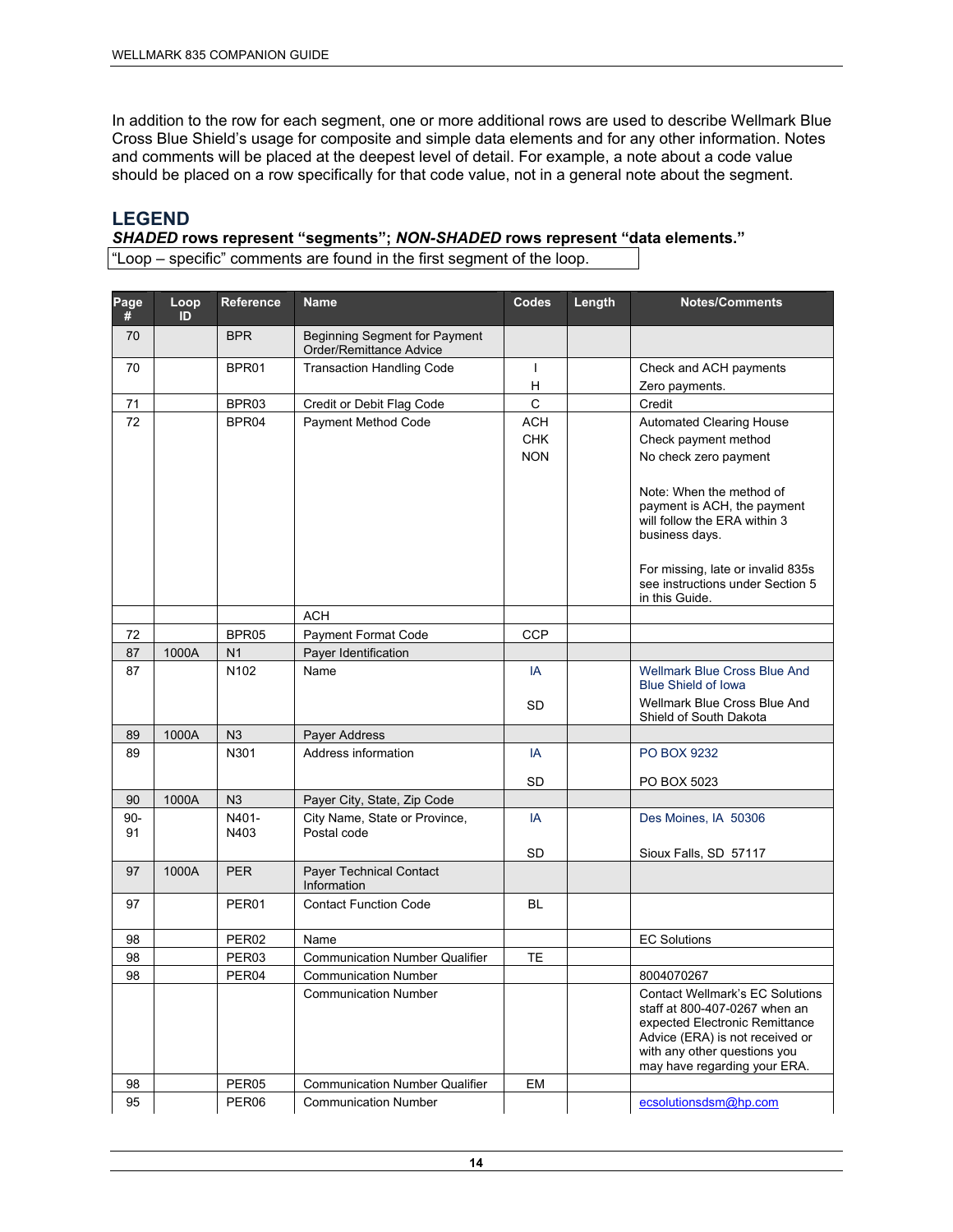| Page<br># | Loop<br>ID | <b>Reference</b> | <b>Name</b>                            | Codes             | Length   | <b>Notes/Comments</b>                                                                                                                                                                                                                                                                                       |
|-----------|------------|------------------|----------------------------------------|-------------------|----------|-------------------------------------------------------------------------------------------------------------------------------------------------------------------------------------------------------------------------------------------------------------------------------------------------------------|
|           |            |                  | <b>Communication Number</b>            |                   |          | You may contact Wellmark's EC<br>Solutions staff by email<br>(ecsolutionsdsm@hp.com) when<br>an expected ERA is not received<br>or with any other questions you<br>may have regarding your ERA.                                                                                                             |
| 100       | 1000A      | <b>PER</b>       | Payer Website                          |                   |          |                                                                                                                                                                                                                                                                                                             |
| 100       |            | PER01            | <b>Contact Function Code</b>           | IC                |          | Wellmark's Website will be<br>displayed when published<br>Medical policy is available and<br>applies to a claim or claims<br>within this remittance.                                                                                                                                                        |
| 101       |            | PER03            | <b>Communications Number Qualifier</b> | <b>UR</b>         |          |                                                                                                                                                                                                                                                                                                             |
| 101       |            | PER04            | <b>Communications Number</b>           |                   |          | www.wellmark.com/Provider/Med<br>PoliciesAndAuthorizations/MedP<br>oliciesAndAuthorizationsFinder.a<br><b>Spx</b>                                                                                                                                                                                           |
| 102       | 1000B      | N <sub>1</sub>   | Payee Identification                   |                   |          |                                                                                                                                                                                                                                                                                                             |
| 103       |            | N <sub>103</sub> | <b>Identification Code Qualifier</b>   | XХ                |          |                                                                                                                                                                                                                                                                                                             |
| 103       |            | N <sub>104</sub> | Payee Identification                   |                   | 10       | National Provider Identifier (NPI)<br>as assigned by NPPES                                                                                                                                                                                                                                                  |
| 107       | 1000B      | <b>REF</b>       | Payee Additional Identification        |                   |          |                                                                                                                                                                                                                                                                                                             |
| 107       |            | REF01            | Reference Identification               | TJ                |          |                                                                                                                                                                                                                                                                                                             |
| 108       |            | REF02            | Payee Identification Code              |                   | 9        | 9-digit tax identification number                                                                                                                                                                                                                                                                           |
| 123       | 2100       | <b>CLP</b>       | Claim Payment Information              |                   |          |                                                                                                                                                                                                                                                                                                             |
| 124       |            | CLP02            | Claim status Code                      | 1<br>2<br>4<br>22 |          | Processed as Primary<br>Processed as Secondary<br>Denied<br>Reversal of Previous Payment                                                                                                                                                                                                                    |
| 127       |            | CLP07            | Payer Claim Control Number             |                   | 14       | Wellmark's Internal Claim<br>Number                                                                                                                                                                                                                                                                         |
| 129       | 2100       | CAS              | Claim Payment Information              |                   |          | Wellmark does not report claim<br>level CAS information.                                                                                                                                                                                                                                                    |
| 137       | 2100       | NM <sub>1</sub>  | <b>Patient Name Segment</b>            |                   |          |                                                                                                                                                                                                                                                                                                             |
| 139       |            | <b>NM108</b>     | <b>Identification Code Qualifier</b>   | MI                |          | <b>Member Identification Number</b>                                                                                                                                                                                                                                                                         |
| 140       | 2100       | NM <sub>1</sub>  | Insured Name Segment                   |                   |          |                                                                                                                                                                                                                                                                                                             |
| 142       |            | <b>NM108</b>     | Identification Code Qualifier          | $\mathsf{MI}$     |          | Member Identification Number                                                                                                                                                                                                                                                                                |
| 146       | 2100       | NM <sub>1</sub>  | Service Provider Name                  |                   |          |                                                                                                                                                                                                                                                                                                             |
| 148       |            | <b>NM108</b>     | Identification Code Qualifier          | XX                |          |                                                                                                                                                                                                                                                                                                             |
| 149       |            | NM109            | <b>Identification Code</b>             |                   | 10       | National Provider Identifier (NPI)<br>as assigned by NPPES                                                                                                                                                                                                                                                  |
| 169       | 2100       | <b>REF</b>       | Other Claim Related Identification     |                   |          |                                                                                                                                                                                                                                                                                                             |
| 169       |            | REF01            | Reference Identification Qualifier     | 9C                |          | <b>Adjusted Repriced Claim</b><br>Reference Number                                                                                                                                                                                                                                                          |
| 170       |            | REF02            | Other Claim Related Identifier<br>9C   | CE                | $1 - 30$ | <b>Class of Contract Code</b><br>The product code will be the first<br>two characters in this element<br>and the next two (third and<br>fourth) characters will contain the<br>service category.<br>See Wellmark Service Category<br>Values at the end of this section.<br>For 9C: This claim level element |
|           |            |                  |                                        |                   |          | will be populated when this claim                                                                                                                                                                                                                                                                           |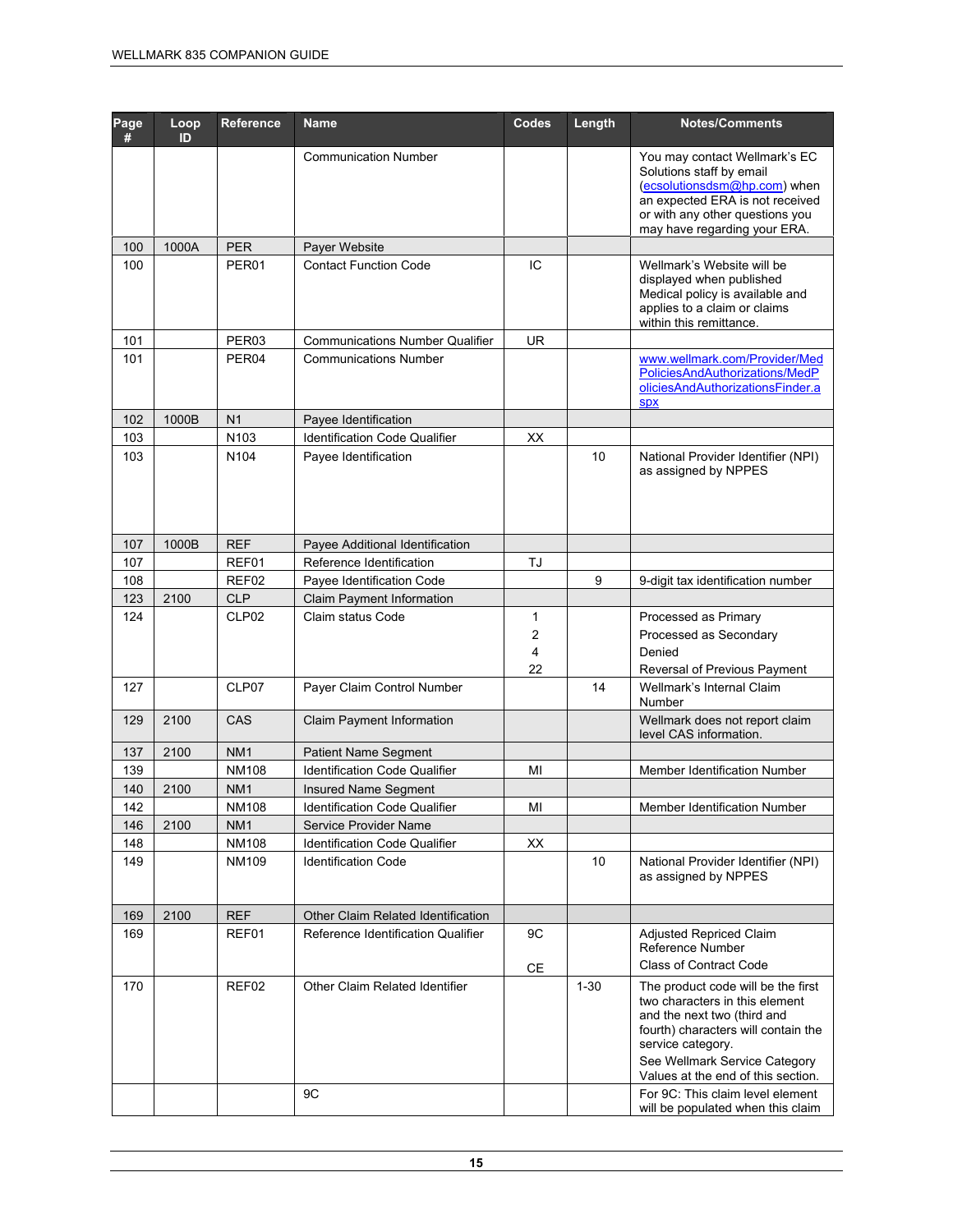| Page<br># | Loop<br>ID | <b>Reference</b>  | <b>Name</b>                                       | Codes        | Length | <b>Notes/Comments</b>                                                                                                                                                                                      |
|-----------|------------|-------------------|---------------------------------------------------|--------------|--------|------------------------------------------------------------------------------------------------------------------------------------------------------------------------------------------------------------|
|           |            |                   |                                                   |              |        | is creating a new A/R with that<br>AR control number.                                                                                                                                                      |
|           |            |                   | <b>CE</b>                                         |              |        | For CE: This element will be<br>populated with the product code<br>and the service category.                                                                                                               |
|           |            |                   |                                                   |              |        | Service Category will only be<br>populated for inpatient facilities<br>claims.                                                                                                                             |
| 171       | 2100       | <b>REF</b>        | Rendering Provider Information                    |              |        |                                                                                                                                                                                                            |
| 171       |            | REF01             | Reference Identification Qualifier                | XX           |        |                                                                                                                                                                                                            |
| 172       |            | REF02             | Reference Identification                          |              | 10     | National Provider Identifier (NPI)<br>as assigned by NPPES                                                                                                                                                 |
| 173       | 2100       | <b>DTM</b>        | Statement From or To Date                         |              |        | For Institutional claims only                                                                                                                                                                              |
| 174       |            | DTM01             | Date/Time Qualifier                               | 232          |        | Claim Statement Period Start                                                                                                                                                                               |
|           |            |                   |                                                   | 233          |        | Claim Statement Period End                                                                                                                                                                                 |
| 175       | 2100       | <b>DTM</b>        | <b>Coverage Expiration Date</b>                   |              |        |                                                                                                                                                                                                            |
| 175       |            | DTM01             | Date/Time Qualifier                               | 036          |        | When the claim is rejected for<br>coverage expired, the expiration<br>date will be displayed. In the<br>event the coverage expiration<br>date is not available, Wellmark<br>will gap fill with 01/01/1940. |
| 177       | 2100       | <b>DTM</b>        | <b>Claim Received Date</b>                        |              |        |                                                                                                                                                                                                            |
| 177       |            | DTM01             | Date/Time Qualifier                               | 050          |        | Claim received date                                                                                                                                                                                        |
| 182       | 2100       | <b>AMT</b>        | Claim Supplemental information                    |              |        |                                                                                                                                                                                                            |
| 182       |            | AMT01             | Date/Time Qualifier                               | AU           |        | Coverage Amount                                                                                                                                                                                            |
| 186       | 2110       | <b>SVC</b>        | Service Payment Information                       |              |        | Wellmark will create service line<br>level information.                                                                                                                                                    |
| 196       | 2110       | CAS               | Service Adjustment                                |              |        |                                                                                                                                                                                                            |
| 199       | 2110       | CAS <sub>04</sub> | Quantity                                          |              |        | Wellmark does not make<br>adjustments by units and will<br>always populate this element<br>with zeros.                                                                                                     |
| 207       | 2110       | <b>REF</b>        | Rendering Provider Information                    |              |        |                                                                                                                                                                                                            |
| 207       |            | REF01             | Reference Identification Qualifier                | <b>HPI</b>   |        |                                                                                                                                                                                                            |
| 208       |            | REF02             | Reference Identification                          |              | 10     | National Provider Identifier (NPI)<br>as assigned by NPPES                                                                                                                                                 |
| 208       |            | REF01             | Reference Identification Qualifier                | TJ           |        |                                                                                                                                                                                                            |
| 208       |            | REF02             | Reference Identification                          |              | 9      | 9-digit tax identification number                                                                                                                                                                          |
| 209       | 2110       | <b>REF</b>        | Health Care Policy Identification                 |              |        |                                                                                                                                                                                                            |
| 210       |            | REF01             | Reference Identification Qualifier                | 0K           |        |                                                                                                                                                                                                            |
| 211       | 2110       | AMT               | Service Supplemental Amount                       |              |        |                                                                                                                                                                                                            |
| 211       |            | AMT01             | Reference Identification Qualifier                | B6           |        | This is the Wellmark allowed<br>amount for this service.                                                                                                                                                   |
| 217       |            | <b>PLB</b>        | Provider Adjustment                               |              |        | Wellmark will use This segment<br>for Automatic Recoupments, new<br>Account Receivables, Cash<br>Receipt Dispositions, Backup<br>Withholding, and Pre-issue<br>Check Disposition information.              |
| 218       |            | PLB01             | Reference Identification (Provider<br>Identifier) |              |        | This number is the pay-to NPI<br>from the provider name and<br>address record.                                                                                                                             |
| 218       |            | PLB <sub>02</sub> | Date (Fiscal Period Date)                         | YYYY12<br>31 |        | Wellmark will always use<br>December 31 of the current year.                                                                                                                                               |
| 219       |            | PLB03-1           | Adjustment Reason Code                            | <b>WO</b>    |        | A/R Recoupments and Cash<br><b>Receipt Dispositions</b>                                                                                                                                                    |
|           |            |                   |                                                   | IR.          |        | Backup Withholding.                                                                                                                                                                                        |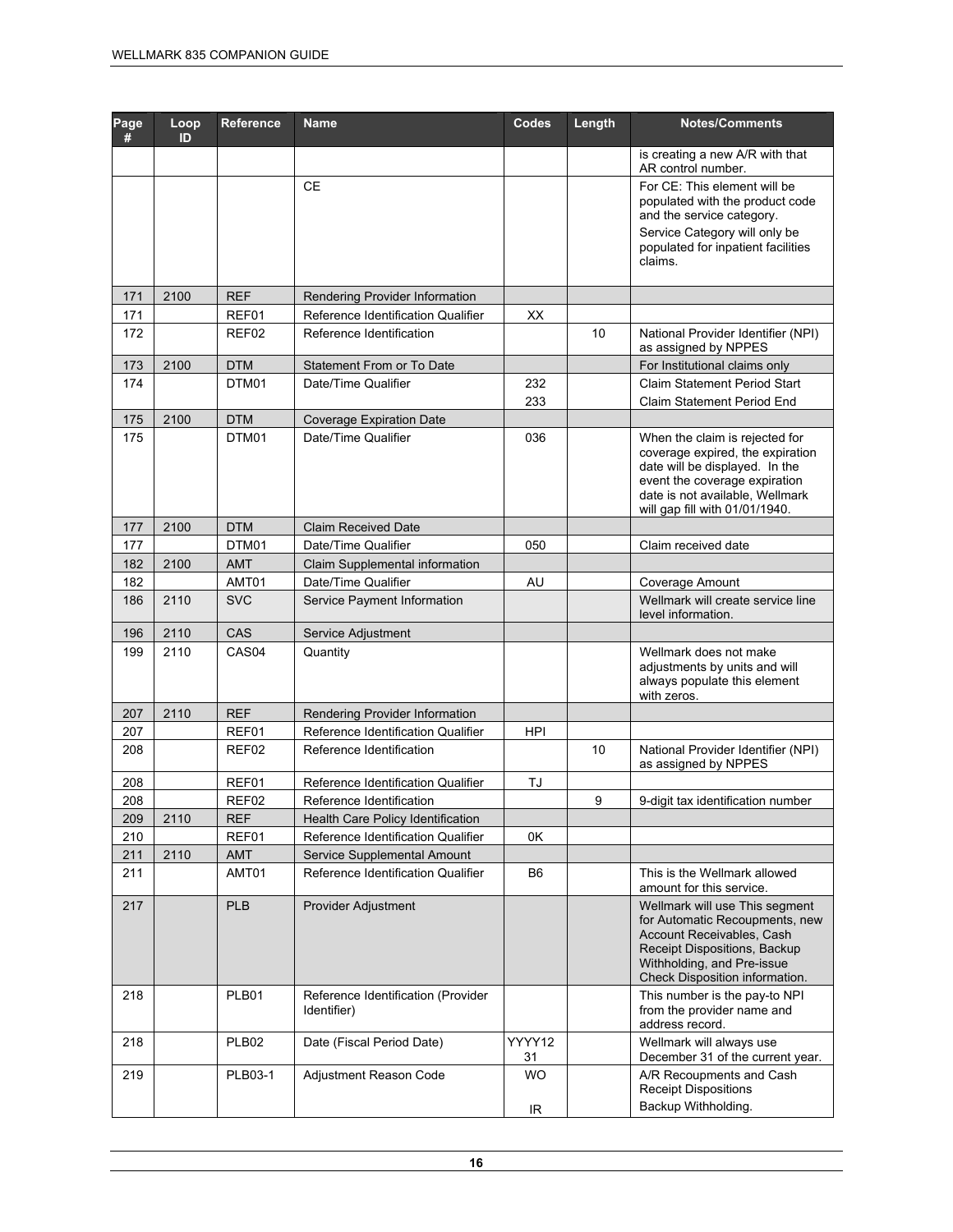| Page<br># | Loop<br>ID | <b>Reference</b> | <b>Name</b>                                     | <b>Codes</b> | Length | <b>Notes/Comments</b>                                                                                                                                                                                                                                                                                                                                |
|-----------|------------|------------------|-------------------------------------------------|--------------|--------|------------------------------------------------------------------------------------------------------------------------------------------------------------------------------------------------------------------------------------------------------------------------------------------------------------------------------------------------------|
| 222       |            | PLB03-2          | Reference Identification                        |              | 50     | Wellmark's control number for<br>identifying the new accounts<br>receivable or automatic<br>recoupment performed on<br>adjusted claims. This number<br>consists of the patient account<br>number from incoming claim<br>record (length $= 20$ ), the<br>Wellmark ID (length $= 16$ ), and<br>the Wellmark internal claim<br>number (length $= 14$ ). |
| 223       |            | PBL04            | Monetary Amount (Provider<br>Adjustment Amount) |              |        | A positive value in this element<br>decreases the payment and a<br>negative number increases the<br>payment.<br>Recoupments will have a positive<br>value.<br>Backup Withholding will have a<br>positive value.<br>New A/R's will have a negative<br>value.<br>Cash Receipt Dispositions will<br>have a negative value.                              |

# **Wellmark Values**

# **Service Categories**

Service Categories are identified on inpatient claims only. A service category is a method of grouping patients into categories based on their normal plan of treatment associated with their diagnosis(es) and procedure codes.

The service category is a two-position alpha/numeric field. The first position is always a zero (0) except in the case of an outlier payment. In an outlier payment, this position will be a "C." The second position will be one of the following alpha characters:

- A psychiatric ages 18 and under<br>B psychiatric ages 19 and over
- B psychiatric ages 19 and over<br>E chemical dependency ages 1
- E chemical dependency ages 18 and under<br>F chemical dependency ages 19 and over
- chemical dependency ages 19 and over
- I obstetrics maternal, cesarean
- J obstetrics maternal, non-cesarean
- M obstetrics neonatal, normal
- N obstetrics neonatal, abnormal
- Q cardiac surgical
- R cardiac non-surgical<br>S other medical surgical
- S other medical surgical<br>T other medical non-sur
- $other$  medical non-surgical
- U other medical transplant

# **For More Billing Information**

Check out the *Wellmark Provider Guide* and the *Guide to Billing for Facilities* found under Provider Guides in the Provider Corner of Wellmark.com.